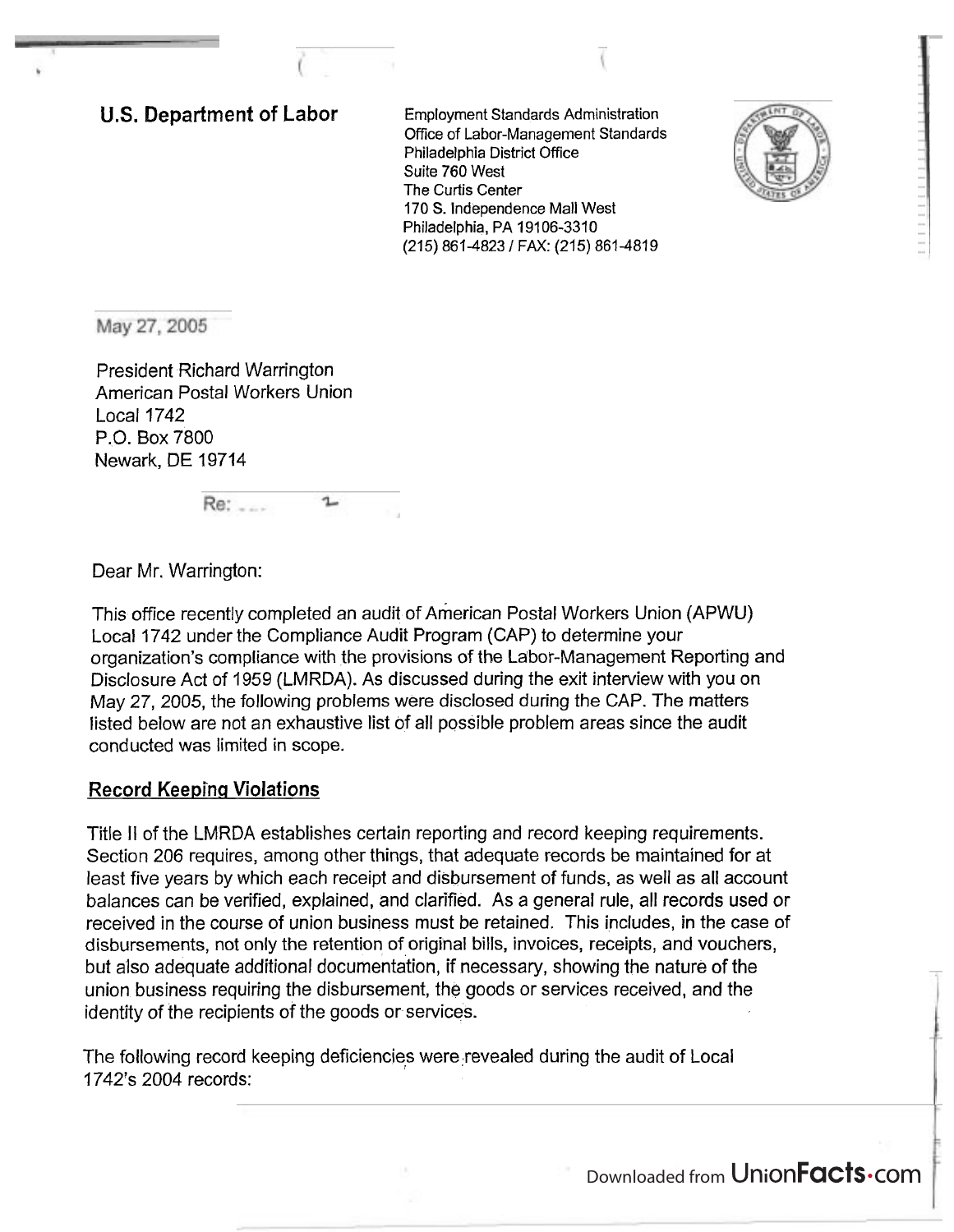*APWU* Local **1742**  May 27,2005 Page 2 of 3

H

# Receipts

ī.

Local 1742 failed to record in its records the receipt of funds from members for the purchase of APWU logo items through the local. Union receipts records must include an adequate identification of each receipt of money. The records should show the exact date that the money was received, the identity of the source of the money, and the individual amount received from each source. It is recommended that pre-numbered duplicate receipts be issued in sequential order with the original provided to the member and the duplicate retained as a union financial record.

### 2. Meeting Minutes

APWU Local 1742 does not conduct separate executive board meetings. Executive board meetings are combined with membership meetings. Meeting minutes maintained for executive-membership meetings do not adequately document authorizations and approvals for disbursements of union funds. Minutes must clearly identify the amount of funds authorized, the approval of the expenditure and the union purpose for each expenditure. Local 1742 must document in meeting minutes the exact amount authorized for each expenditure of union funds.

### 3. Fixed Asset Inventory

The union must retain records which adequately account for all property that is purchased, sold and given away. A fixed asset inventory should be maintained to identify each asset, the value of each asset and to document the purchase, sale or distribution of each asset.

As agreed, provided that Local 1742 maintains adequate documentation for its receipts and disbursements in the future, no additional enforcement action will be taken regarding these violations.

### Other **Issues**

# **1.** Failure to File Bylaws

The CAP disclosed a violation of LMRDA section 201(a) which requires that unions submit a copy of their current constitution and bylaws with its LM report when bylaw changes are made. Local 1742 amended its constitution and bylaws in 1992, but a

ш